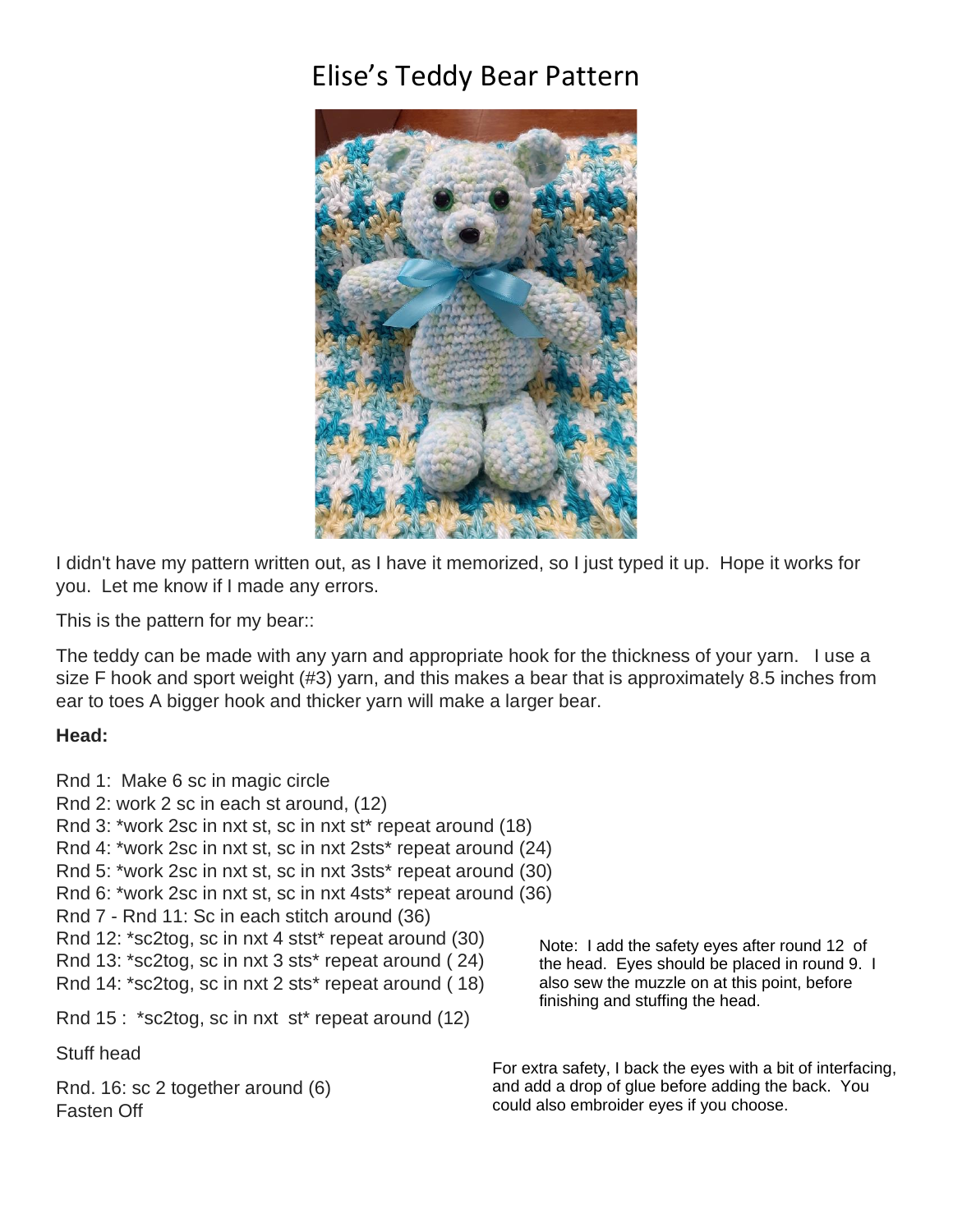#### **NOSE**

Rnd 1: Make 6 sc in magic circle Rnd 2: work 2 sc in each st around, (12) Rnd 3: sc in BLO around Rnd 4: sc around**.**  Fasten off Add safety nose or embroider a nose.

#### **Arms (Make 2)**

Rnd 1: Make 6 sc in magic circle . Rnd 2: work 2 sc in each st around, (12)

Rnd 3 - 11 SC

Lightly stuff here

Rnd 12 - Dec around. (6) Fasten off

#### **Body**

Rnd 1: Make 6 sc in magic circle Rnd 2: work 2 sc in each st around, (12) Rnd 3: \*work 2sc in nxt st, sc in nxt st\* repeat around (18) Rnd 4: \*work 2sc in nxt st, sc in nxt 2sts\* repeat around (24) Rnd 5: \*work 2sc in nxt st, sc in nxt 3sts\* repeat around (30) Rnd 6: \*work 2sc in nxt st, sc in nxt 4sts\* repeat around (36) Rnd 7 - Rnd 9: Sc in each st around (36) Rnd 10: Sc2tog, sc in nxt 14 sts, (sc2 tog) TWICE, sc in each of nxt 14 sts, sc2tog (32) Rnd 11: Sc2tog, sc in nxt 14 sts, (sc2tog) sc in each of nxt 14 sts, ( 30) Rnd 12: Sc2tog, sc in nxt 13 sts, (sc2tog), sc in each of nxt 13 st (28) Rnd 13: Sc2tog, sc in nxt 12 sts, (sc2tog), sc in each of nxt 12 sts (26) Rnd 14: Sc2tog, sc in nxt 11 sts, (sc2tog), sc in each of nxt 11 sts ( 24) Rnd 15: Sc2tog, sc in nxt 10 sts, (sc2tog), sc in each of nxt 10 sts (22) Rnd 16: Sc2tog, sc in nxt 9 sts, (sc2tog), sc in each of nxt 9 sts, (20) Rnd 17: Sc2tog, sc in nxt 8 sts, (sc2tog), sc in each of nxt 8 sts,(18) Rnd 18: Sc2tog, sc in nxt 7 sts, (sc2tog), sc in each of nxt 7 sts, (16) Rnd 19: Sc around Fasten Off